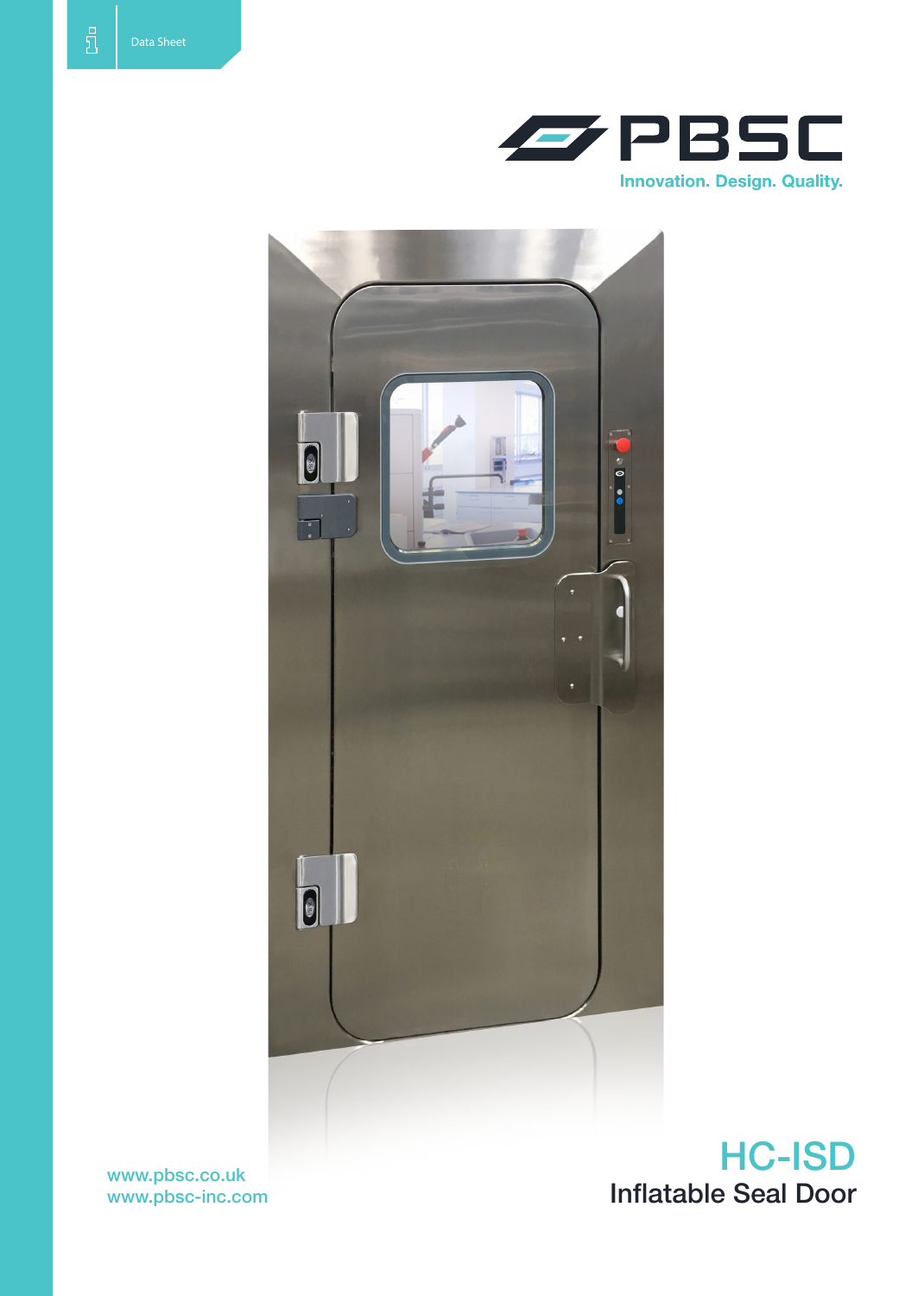## HC-ISD Inflatable Seal Door

PBSC's Pneumatic seal doors provide the highest possible airtight containment in applications involving high traffic, wheeled equipment or large animals. The doorframe is flush with the floor eliminating any trip hazard or trolley interference.

The seal around the perimeter of the door is inflated by compressed air against a the radiused doorframe and provides excellent leakage resistance up to pressure differences of 2000Pa (8" w.g.).

The door leaf is available in polished stainless steel, powder-coated low carbon steel, aluminium or solid core phenolic resin construction.

Provided with the option to use PBSC's control system, which integrates with the building access control system. Allowing proven software at FAT, reducing site time and risk.

- High leakage resistance across the complete door set
- Monitoring of seal pressure
- Monitoring of supply pressure from building
- • Unique PBSC cast stainless-steel hinge assembly
- Stand-alone PLC controls available
- True Flush threshold option
- Door leaf construction options
- Available in either single or double seal
- Silicone or EPDM inflatable seal
- • Hydraulic or Automatic Door Closers
- Configurable button sets and LED indicators
- Flush glazed vision panels toughened or laminated glass



Designed to install into a range of wall types e.g. cast concrete, block, stud and partition systems.

## **Options**





- Interlock systems
- Frame designs to seal to almost all wall types
- Frame design with no visible fixings to the wall
- Double seals
- UPS to PLC's
- Power Loss Upgrade System, to keep the compressed air supply to the seal in power failure
- Low level sampling port
- Pneumatic Override Button to release the seal in the event of power failure
- • Vision panel cover
- Automatic Closer
- Large door designs up to 4m H and 2.5m W
- \* Contact PBSC for more information



PBSC manufacture high quality clean room, high containment and material decontamination products. When you need areas and staff to be contamination free and protected from pathogens, you need dependable equipment which will maintain critical biosafety levels, achieve sterility and protect data reliability.

PBSC provide installation, servicing, technical advice, product selection and demonstrations for clean controlled environments with Innovation, Design and Quality at the heart.

> Complying with local and global regulations PBSC's products can be designed to meet your specific requirements. Over 30 years knowledge and competence within the specialist sectors, always going through extensive research and development and offering accurate assistance during project planning to consultants, architects and end users to deliver successful projects.

> > **Quality**

Innovation Incorporating your requirements to create product ranges to exceed expectations



Delivering high quality products for over 30 years, with rigorous

testing and inspection



Design Leading the way with pioneering design, ensuring customer requirements are achieved

## PBSC is the accepted benchmark by which others are measured...

The search for innovative design, an eye for detail and advanced manufacturing techniques has seen PBSC gain a deserved reputation as the premier supplier within cleanroom environments.

Supporting the customer throughout the process continuing to meet the growing challenges and striving for continual improvement with our ISO 9001 QA processes independently audited and updated on a regular basis.



**Description**